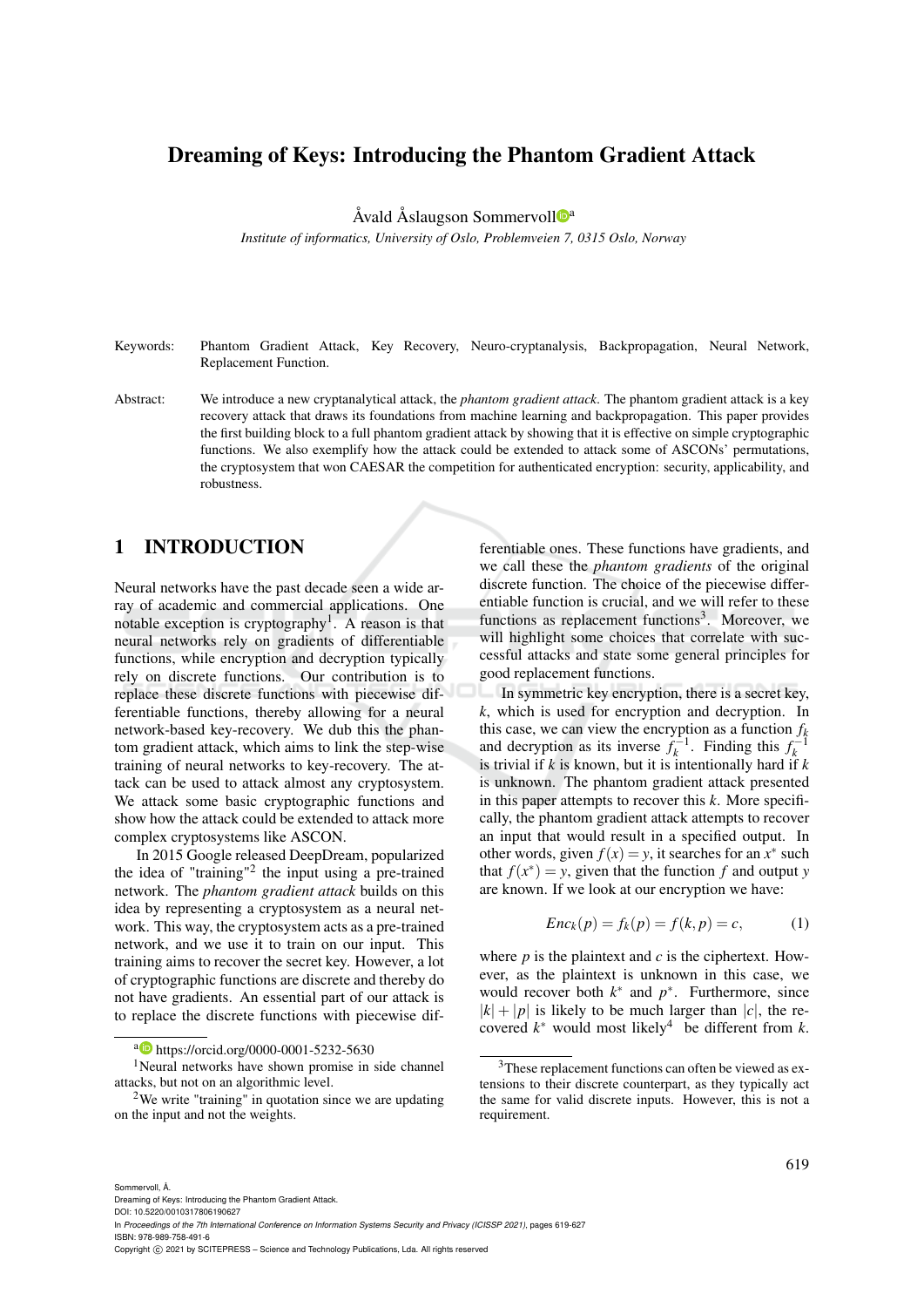Therefore we assume that the plaintext is known so the plaintext can act as a constant. This way, we may only focus on finding a *k* ∗ . In order to find such a  $k^*$ , we have to take a closer look at the function<sup>5</sup>  $f_p$ . As already mentioned, we wish to represent this  $f_p$  as a neural network. To do this, we look at the individual functions that take part in the encryption and find piecewise differentiable functions to replace them. These replacement functions are of great importance, as their derivatives are what we use to recover the key.

The remaining paper is organized as follows: Section 2 discusses related work. Next, section 3 provides some details regarding implementations and an application of our attack on the XOR function. In section 4, we briefly introduce ASCON and its basic permutations,  $p_C$ ,  $p_S$ , and  $p_L$ . We show that the input is easily recovered for the first two, whereas *p<sup>L</sup>* is less susceptible to our phantom gradient attack. Finally, we conclude our findings in section 5 and cover possible future work in section 6.

## 2 RELATED WORK

Our *phantom gradient attack* has a clear connection to the field of neuro-cryptology. A field that was first formally described by Dourlens in his 1996 masters dissertation (Dourlens, 1996), where he described the possibility of neuro-cryptography and neuro-cryptanalysis. Since then, we have seen the addition of a neural cryptosystem in 2002 by Kinzel and Kanter (Kinzel and Kanter, 2002). They synchronized two neural networks by sending the networks' outputs through a public channel and training on them. Unfortunately, this cryptosystem was not completely secure, as Klimov et al. (Klimov et al., 2002) published a paper the same year that broke it three different ways. In neuro-cryptanalysis, Alini successfully applied an attack on DES and Triple-DES using neuro-Cryptanalysis in 2012s (Alani, 2012). He, like us, was working in the *known-plaintext* case. However, he is not interested in key-recovery. Instead, he simulates the decryption of DES and Triple-DES under a specific key. In this effort, his inputs are ciphertexts, and his reference outputs are plaintexts and train the weights accordingly. This procedure is in great contrast to our implementation, which trains no weights, uses the ciphertext as reference output,

and a guessed key as input. His implementation required an average of  $2^{11}$  plaintext ciphertext pairs for DES and  $2^{12}$  for Triple-DES. In the phantom gradient attack implementation put forward in this paper, we only train on plaintext ciphertext pair, as we only want to recover a possible key. However, more training samples could help us avoid stagnation and ensure that the key recovered is the correct key; this may be fruit for future work. With his network trained to predict the ciphertext given the plaintext, he attempts to use his network to predict the ciphertext for new messages with some success<sup>6</sup>. Greydanus also attempts to use neural networks to simulate cryptosystems in his work, *Learning the Enigma with Recurrent Neural Networks*. This work exemplified some of the difficulty of simulating and learning a cipher with recurrent neural networks, even an outdated cryptosystem like Enigma (Greydanus, 2017). This work contributed to the *phantom gradient attack* introduced in this paper to only focus on a stateless FFNN representation instead of recurrent neural networks, which can be more memory efficient. Long before the popularization of Googles DeepDream in 1988 Lewis in his work *Creation By Refinement: A Creativity Paradigm for Gradient Descent Learning Networks* (Lewis, 1988) exemplified the idea of training on inputs. He trained a classification network to judge is a sequence of 5 music notes where valid or not. Then he used the trained network to generate music notes using backpropagation. Like Alani, (Alani, 2012), he first trains the network's weights, while the phantom gradients are predefined. This approach differs from the phantom gradient because his gradients are found through training of the neural network, while the phantom gradients are predefined. This definition gives the phantom gradients a larger degree of freedom, but at the cost of having perhaps unsuitable gradients. In terms of image generation and visualizations, there are many more works (Portilla and Simoncelli, 2000; Erhan et al., 2009; Simonyan et al., 2013). In these works, they always train on the entire input. However, our phantom gradient attack will often be used to attack only a specific part of the input. For example, in ASCON, we know a lot about the initial state of the sponge duplex construction (Dobraunig et al., 2016). Some techniques for generating adversarial examples also attack specific parts of the input, like *One Pixel Attack for Fooling Deep Neural Networks* by Su et al. There they change just one pixel in an image to fool a pre-trained network into misclassifying the image. *BriarPatches: Pixel-Space Interventions for Inducing Demographic Parity* by Gritsenko

<sup>&</sup>lt;sup>4</sup>The phantom gradient attack could be fed multiple ciphertexts to increase this probability - more on this in section 6.

<sup>5</sup>The p is subscript because it is assumed to be constant and is not an argument for the function.

<sup>6</sup>The average number of wrong bits in the unseen pair is 8.3% for DES and 11.4% for Triple-DES.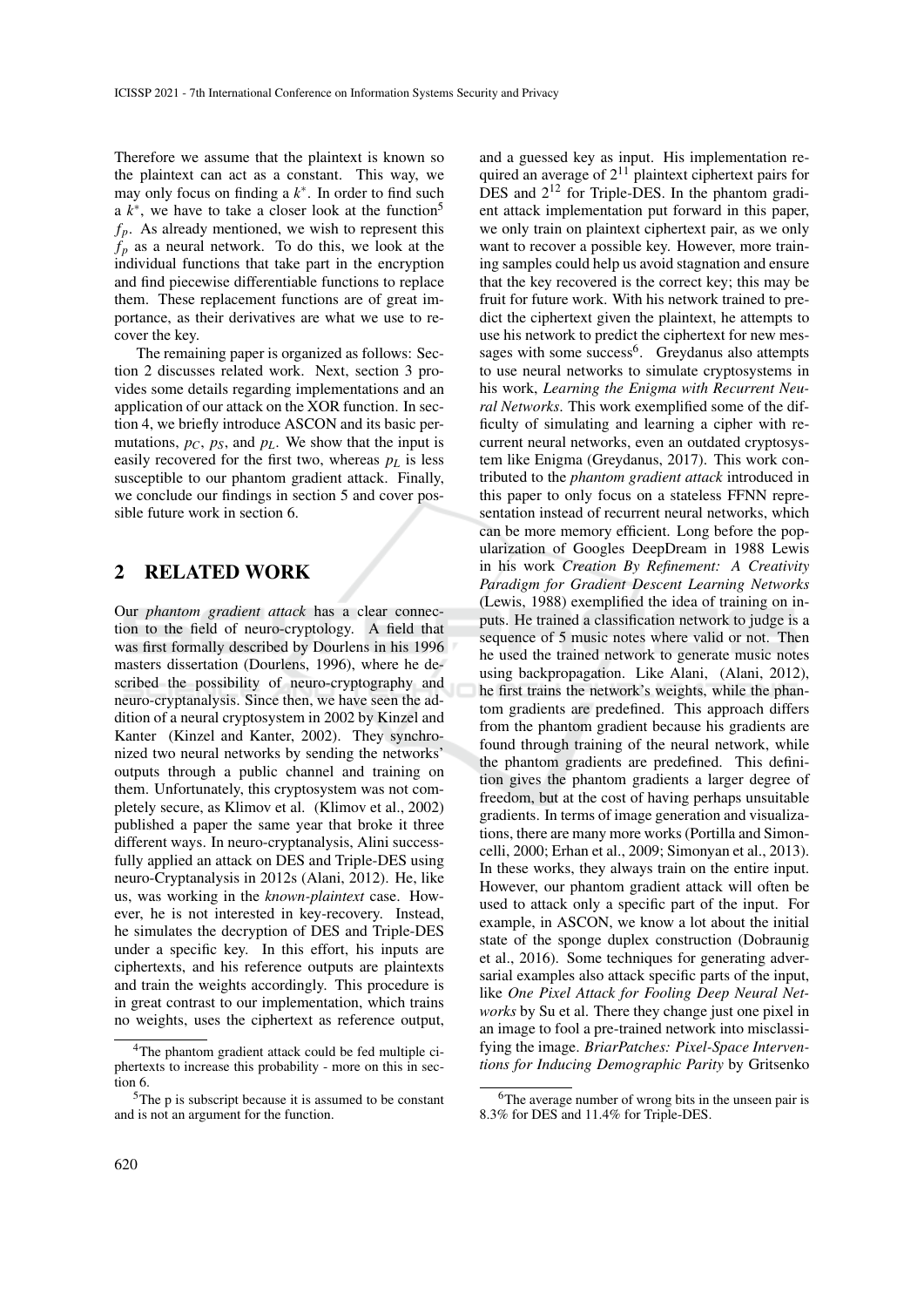et al. does something similar; however, their intervention is on a larger area of the image but constrained to be a small patch (Gritsenko et al., 2018). An alternative to representing the discrete cryptographic functions to continuous ones is to use the discrete functions, and train using binarized networks (Zhu et al., 2019). Networks that train on bit operations without proper gradients see considerable speedup compared to traditional networks, but at the cost of their accuracy.

## 3 IMPLEMENTATION AND **RESULTS**

Punishment. The loss function tells us if our training brings us closer to the actual output. However, it is not built into the loss function to take into account whether or not the predicted values are in the correct range. As we aim to recover bits, values larger than 1 and less than 0 are meaningless<sup>7</sup>. To prevent values from becoming increasingly negative or much greater than one, we introduce an additional punishment for such values. We choose a ridge regression like punishment measure: Our experiments found that a punishment closely related to that of a ridge regression worked well:

 $p$ *unish<sub>ridge</sub>* $(x)$  =  $\sqrt{ }$  $\int$  $\mathcal{L}$  $\frac{1}{2}(x-1)^2$  for *x* > 1 0 for  $0 \le x \le 1$  $\frac{1}{2}x^2$  for *x* < 0 . (2)

This allows the learning to take values outside the range [0,1] but should help keep the values close to proper bit values. We also introduce a scalar λ*punish*, which we use to adjust the punishment in relation to the loss.

**Rounding.** At the end of our run, the guessed key  $k^*$ typically consists exclusively of floating-point numbers. Therefore if we have reached our final iteration, we round the guessed key,  $k^*$ , to force it to assume integer values. This rounding at the end is primarily to polish the recovered key, but may in some cases, allow us to take the final leap to a candidate key  $k^*$ .

Momentum, Gradient Clipping and Decay. We may add momentum to our gradient descent by updating our input  $x_i$  like so:  $x_i^{new} = x_i - \eta \cdot \left(\frac{\partial loss}{\partial x_i} + \eta\right)$ 

*momentum* · ∂*lossold*  $\frac{loss^{out}}{\partial x_i^{old}}$ ). Furthermore, to take incrementally smaller steps, we introduce a decay to the learning rate: Each iteration, the learning rate, *eta*, is updated:  $\eta = \frac{\eta}{1 + decay}$ . This way, decay = 0 gives no decay. To avoid overly large gradients, we introduce a negative minimum gradient and a positive maximum gradient. We clip gradients smaller or larger than this threshold, a common technique to combat exploding gradients (Zhang et al., 2019).

Remap Input. Some initial experiments showed that even with ridge punishment, the inputs could be led astray by the phantom gradients. Furthermore, we found that typically with phantom gradients from eq. (10), if a bit became overly positive, its true value was typically 0. Similarly, if the bit value became overly negative, its true bit value was typically 1. To combat these stray gradients, we remap the inputs, so that overly positive bits are set to 0, and overly negative bits are set to 1. We define overly positive to be at 1.5 and overly negative to be at -0.5. This way, when we round at the end of the run, we force the network to make a valid guess restricted to valid bit values, and at the same time, we allow the bits to explore some values outside the valid range of 0 and 1. To indicate when this stricter boundary is used, we write that *remap* is true. We also tried input clipping, but this technique was much better at combating stagnation in the learning, as it also forces the algorithm to change its guess.  $\Box$  PUBLICATIONS

#### 3.1 Phantom Gradient Attack on XOR

Practically all modern cryptosystems work exclusively on bits. Therefore, the use of binary functions in encryption is widespread. Perhaps most common is the XOR function, which takes two bits and returns their sum modulo 2. By itself, XOR can be used to provide *perfect security* (Shannon, 1949) by using the encryption function:

$$
Enc_k(p) = k \oplus p = c,\tag{3}
$$

where *p* is the plaintext, *k* is the key, and  $\oplus$  is used to symbolize bitwise addition modulo 2. Each bit in the key *k* is random and independent of the other bits, with a 50 % probability of 0 and a 50% probability of 1. This provides *perfect security* since the probability of observing the ciphertext *c* is independent of the plaintext *p*, in other words:  $P(c|p) = P(c)$ . However, that does not mean that the plaintext *p* holds no significance. If we assume that the plaintext is known to the attacker, he can recover the key by computing  $c \oplus p$ . This trivial case where we know the plaintext *p* and the ciphertext *c* can also effectively be attacked

 $7$ Numbers between 0 and 1 can be interpreted as probabilities. Numbers above 0.5 may be viewed as it is more likely to be a one than a zero.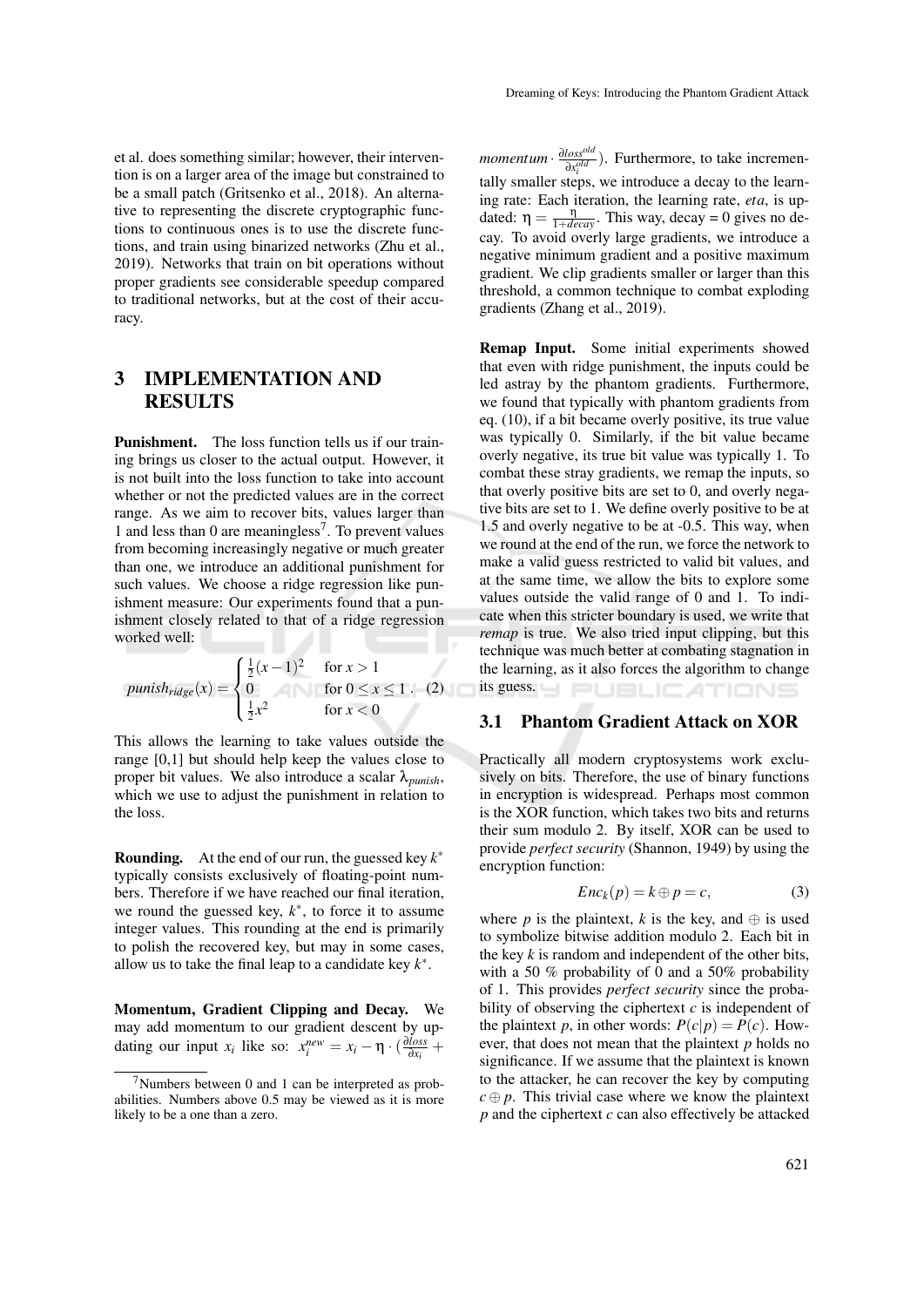by the *phantom gradient attack*. This case can be represented as the network seen in fig. 1. Here  $g_{pi}$  is used to represent our piecewise differentiable function that we use to represent XOR with the *i*-th bit value in the plaintext. A natural thought when choosing  $g_{p_i}$  is to let it be bitwise addition paired with a sine activation function to constrain it to modulo 2. However, the unpublished work by Parascandolo et al. (Parascandolo et al., 2016) showed some of the complications of learning with a sine activation function. Therefore we choose to instead separate XOR with constant 1 and XOR with the constant 0 into:

$$
g_{p_i}(x) = \begin{cases} 1 - x & \text{for } p_i = 1\\ x & \text{for } p_i = 0. \end{cases}
$$
 (4)

It must be stressed that this choice is just one among many. For any gradient descent, we need a loss function; for this paper, we will use a square error:

$$
loss = \frac{1}{2} \sum_{i}^{n} (c_i^* - c_i)^2,
$$
 (5)

where  $c_i^*$  is the predicted output bit in the *i*-th position, and  $c_i$  is the true bit value of the ciphertext in the *i*-th position. With this replacement function, this loss function, and input *a*, and learning rate  $\eta = 1$ , this replacement function can always recover the full key in one step. Formally, by recovering the full key, we mean that all the bits in the key are correct; similarly, if one or more bits are incorrect, the full key has not been recovered. Since all inputs are independent we can illustrate all possible outcomes by letting  $\vec{p} = [1, 0, 1, 0]$  and the targets be  $\vec{c} = [1, 1, 0, 0].$ Then we can construct the neural network based on fig. 1 and eq. (4). On such a network, a single iteration



where *n* is the number of bits in the plaintext *p*, and  $g_{p_i}$  is the reduction of  $f_p$  that only works on a single bit instead of a bit sequence.

Figure 1: XOR with a constant as a FFNN.

would be:

$$
k_0^* = k_0^* - \eta \cdot \frac{\partial loss}{\partial k_0^*} = a - 1 \cdot \frac{\partial loss}{\partial c_0^*} \frac{\partial c_0^*}{\partial k_0^*} = 0 \quad (6)
$$

$$
k_1^* = k_1^* - \eta \cdot \frac{\partial loss}{\partial k_1^*} = a - 1 \cdot \frac{\partial loss}{\partial c_1^*} \frac{\partial c_1^*}{\partial k_1^*} = 1 \quad (7)
$$

$$
k_2^* = k_2^* - \eta \cdot \frac{\partial loss}{\partial k_2^*} = a - 1 \cdot \frac{\partial loss}{\partial c_2^*} \frac{\partial c_2^*}{\partial k_2^*} = 1 \quad (8)
$$

$$
k_4^* = k_4^* - \eta \cdot \frac{\partial loss}{\partial k_4^*} = a - 1 \cdot \frac{\partial loss}{\partial c_4^*} \frac{\partial c_4^*}{\partial k_4^*} = 0. \quad (9)
$$

We observe that the recovered  $\vec{k^*}$  is correct and was found independently from the initial input *a*. The key can also found with an η smaller than 1; this would just take more iterations.

#### 3.2 XOR between Two Inputs

XOR between two inputs is also common in modern cryptosystems, especially in the construction of Sboxes<sup>8</sup>. Like previously, we have to represent XOR as a piecewise continuous function. One approach is to build on the previous replacement function and create the nonlinear function:

$$
f(x, y) = x + y - 2xy,
$$
\n<sup>(10)</sup>

which has all the desired XOR properties, and it collapses to the cases in eq. (4) if one of the bits in question are constant. The derivatives of this function is  $\frac{\partial f}{\partial x} = 1 - 2y$  and  $\frac{\partial f}{\partial y} = 1 - 2x$ , which means that the gradient is 0 for  $x = \frac{1}{2}$  or  $y = \frac{1}{2}$ . The vanishing gradients at 0.5 is a potential weakness as this value may act as a barrier preventing movement from values below 0.5 to move above 0.5 and vice versa. A way to address this concern is to have gradient descent with momentum. Additionally, the full gradient may not be 0 at 0.5 since the loss typically depends on many outputs, such as out1 and out2 in eq. (12).

Example: The simplest example, in this case, is just two bits as input, which are XOR-ed, as shown in fig. 2. As in section 3.1, we want to train on the initial



Figure 2: Example FFNN for XOR between two inputs.

<sup>8</sup>S-boxes stands for substitution boxes, and are often computed by a network so that the substitution can go fast in hardware.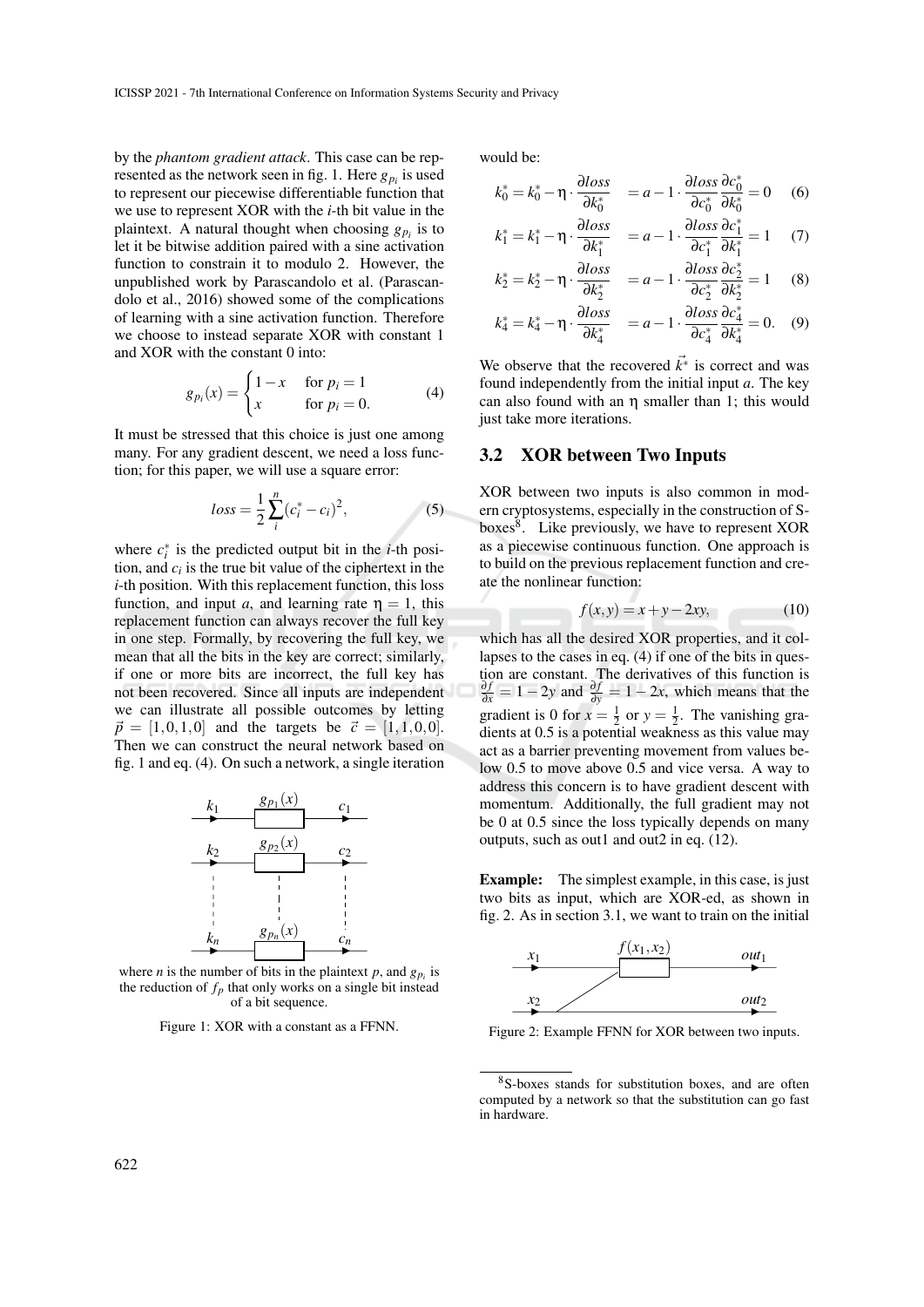

(c) Input history  $(\frac{1}{2}, \frac{1}{2})$ (d) Contour plot  $(\frac{1}{2}, \frac{1}{2})$ 

Figure 3: XOR between inputs learning success.  $(a)+(c)$ : The y-axis gives the guessed input bit, and the xaxis counts the number of iterations. The blue line is for the guessed bit for  $x_1$ , and the green line gives the guessed bit for  $x_2$ . (b)+(d): In the contour plot, we have plotted  $x_1, x_2$ , and the loss against each other. Each dot corresponds to a guess, and the iteration number of the guess is written next to the dot. As the number of iterations increases, the dots color change from blue to red, and the target is shown as a black dot.

guessed inputs; we call these inputs  $x_1, x_2$ . We see that  $x_1$  is xor-ed with  $x_2$ , while  $x_2$  is left unaltered, meaning that we get the following gradients:

$$
\frac{\partial loss}{\partial \theta} = \frac{\partial loss}{\partial \theta} \cdot \frac{\partial out1}{\partial \theta} \tag{11}
$$

$$
\frac{\partial x_1}{\partial x_2} = \frac{\partial out1}{\partial out1} \cdot \frac{\partial x_1}{\partial x_2} + \frac{\partial loss}{\partial out2} \cdot \frac{\partial out2}{\partial x_2}.
$$
 (12)

It must be noted that even in this simple example, of phantom gradient attack can fail. If try to recover  $x_1 = x_2 = 0$ , and start with initially random  $x_1$  and  $x_2$ we get a recovery rate of 96% (9599 out of 10000). In other words, the starting point can hold great significance for the success of our attack. To analyze this, we look at two cases, initial input  $[1,1]$  and  $[0.5, 0.5]$ , as can be seen in fig. 3. We see that in fig. 3b, the phantom gradients lead the input astray, and it gets stuck in a repeating pattern. However, with a better starting point like [0.5,0.5], learning is easy, and the solution is found almost instantly. A possible pitfall may be that the phantom gradients lead our guesses astray by moving them outside the range of 0 and 1; in section 6, we discuss ways to prevent this.

# 4 ATTACK ON ASCON's UNDERLYING FUNCTIONS

ASCON is a cryptography system for lightweight authenticated encryption and hashing. It has entered two competitions:

- 1. The *Competition for Authenticated Encryption: Security, Applicability, and Robustness* (*CAE-SAR*) (Dobraunig et al., 2016).
- 2. NIST's *Lightweight Cryptography* standardization competition (Dobraunig et al., 2019).

So far in the competitions, it has won CAE-SAR (Bernstein, 2019) and is currently a thirdround qualifier of the NIST standardization competition (NIST, 2020). ASCON has many different versions; for this paper, we will investigate its most current iteration, ASCON v1.2. Furthermore, within AS-CON v1.2, there are some variants. We will only be looking at encryption and decryption using ASCON-128 within ASCON v1.2. From this point on, when we refer to ASCON encryption and ASCON permutation, we refer to them as they are in ASCON-128 v1.2, details in table 1. Full ASCON encryption uses a secret state of 320 bits that undergo a series of permutations. Only 64 bits are observed before the state is permuted again. This segmentation of the observed output means that if one were to attack the ASCON encryption using the phantom gradient attack, we would only get gradients from 64 bits to attack a 128-bit key. We can use additional 64-bit blocks, recover possible intermediate states, and work backward from these possible intermediate states. However, in this paper, we will only be looking at ASCON's three permutations;  $p_C$ ,  $p_S$ , and  $p_L$ . To clarify the individual steps, we divide  $p_S$  into  $p_{S_1}$ ,  $p_{S_2}$ , and  $p_{S_3}$ . Furthermore, when running our neural networks, we use the settings seen in table 2.

#### 4.1 *p<sup>C</sup>* Permutation

The first permutation in ASCON is the  $p_C$  permutation, which only consists of an XOR with a constant<sup>9</sup>.

Table 1: ASCON-128 specifications.

| Number of bits |       |     |    |  |   | # rounds |  |
|----------------|-------|-----|----|--|---|----------|--|
| kev            | nonce | tag |    |  | n |          |  |
|                |       |     | 64 |  |   |          |  |

(This table is heavily influenced by table 1 in the ASCON v1.2 submission to CAESAR (Dobraunig et al., 2016).)

<sup>9</sup>This constant varies with  $p^b$  and  $p^a$  and how many permutations that have taken place.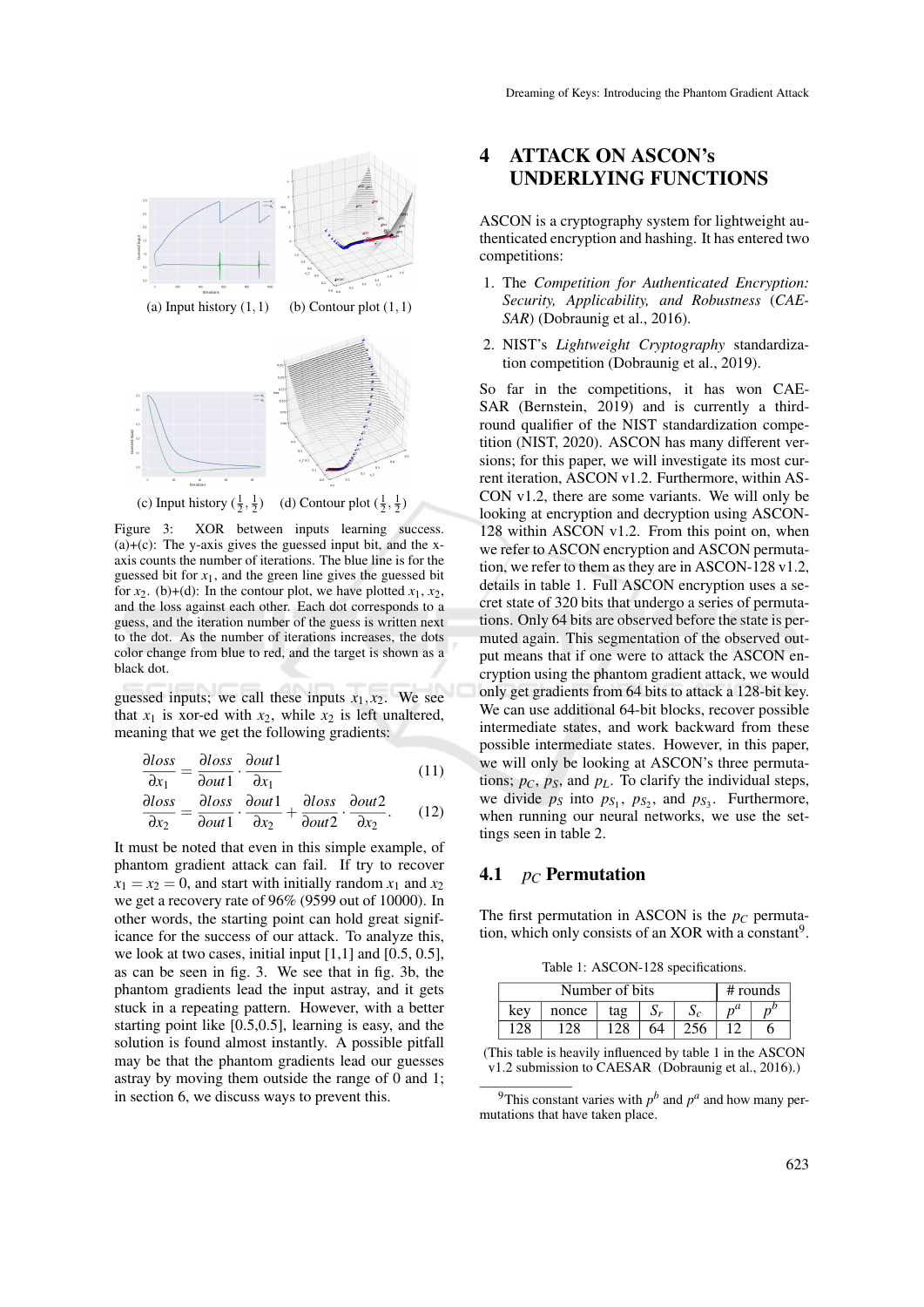In section 3.1, we saw that this could be easily solved using the phantom gradient attack.

### 4.2 *p<sup>S</sup>* Permutation

The *p<sub>S</sub>* permutation defines a 5-bit substitution. As it only works on 5 independent bits, we can reduce the problem from 320 bits down to 5 without losing any complexity. This reduction allows us to check phantom gradient attacks recovery capabilities on any of the possible 32  $(2^5)$  different inputs. This substitution can be expressed as a series of XOR-, AND- and NOT- gates. To further simplify this network, we divide it into three parts  $p_{S_1}$ ,  $p_{S_2}$ , and  $p_{S_3}$ , as shown in fig. 4.

#### 4.2.1 *p*<sub>*S*<sup>1</sup></sub> **Permutation**

For  $p_{S_1}$  we have the following mapping:

$$
p_{S_1}\left(\begin{bmatrix}x_0\\x_1\\x_2\\x_3\\x_4\end{bmatrix}\right)=\begin{bmatrix}x_0\oplus x_4\\x_1\\x_2\oplus x_1\\x_3\\x_4\oplus x_3\end{bmatrix}.
$$

The  $p_{S_1}$  permutation only uses three XOR's, all<sup>10</sup> of which we can represent with eq. (10). With phantom gradients from eq. (10) and settings as in table 2, we recover the input in all 32 cases.

| Table 2: Settings for backpropagation. |                     |                     |                     |           |            |  |  |
|----------------------------------------|---------------------|---------------------|---------------------|-----------|------------|--|--|
| parameter                              | $p_{C}$             | $p_{S_1}$           | $p_{S_2}$           | $p_S$     | $\Sigma_1$ |  |  |
|                                        |                     |                     | and                 |           | and        |  |  |
|                                        |                     |                     | $p_{S_3}$           |           | $\Sigma_2$ |  |  |
| η                                      | 1                   | 0.01                | 0.2                 | 0.02      | 0.2        |  |  |
| momentum                               | 0                   | 0.01                | $2e-3$              | 0.2       | 0.9        |  |  |
| decay                                  | 0                   | $10^{-3}$           | $10^{-4}$           | $10^{-9}$ | 1          |  |  |
| max gra-                               | $\infty$            | $\infty$            |                     |           |            |  |  |
| dient                                  |                     |                     |                     |           |            |  |  |
| min gra-                               | $-\infty$           | -∞                  | $-7$                | $-7$      | $-7$       |  |  |
| dient                                  |                     |                     |                     |           |            |  |  |
| $\lambda_{punish}$                     | 0                   | 0                   | $4e-3$              | 0.04      | 0.04       |  |  |
| remap                                  | False               | False               | False               | True      | True       |  |  |
| Initial in-                            | $\{\frac{1}{2}\}^5$ | $\{\frac{1}{2}\}^5$ | $\{\frac{1}{2}\}^5$ | .4, .6    | na         |  |  |
| put                                    |                     |                     |                     |           |            |  |  |
| Iterations                             | 1000                | 1000                | 1000                | 1000      | 1000       |  |  |

#### 4.2.2 *p*<sub>*S*</sub> Permutation

The  $p_{S_2}$  permutation can be expressed as:

| $p_{S_2}$ | $\left[x_0\right]$ | $\lceil x_0 \oplus (NOT(x_1) \cdot x_2) \rceil$<br>$x_1 \oplus (NOT(x_2) \cdot x_3)$<br>$x_2 \oplus (NOT(x_3) \cdot x_4)$<br>$x_3 \oplus (NOT(x_4) \cdot x_0)$ |
|-----------|--------------------|----------------------------------------------------------------------------------------------------------------------------------------------------------------|
|           |                    | $\left[x_4 \oplus (NOT(x_0) \cdot x_1)\right]$                                                                                                                 |

We replace the NOT gate<sup>11</sup> with  $1 - x_1$ , and the ⊕ function with eq. (10):

$$
f(x_i, x_j, x_k) = x_i + (1 - x_j) * x_k - 2 * x_i * (1 - x_j) * x_k,
$$
\n(13)

where  $j = i + 1 \pmod{5}$  and  $k = i + 2 \pmod{5}$ . This means that bitwise rotations should act equivalently, that is a bit sequence  $[b_0, b_1, b_2, b_3, b_4]$  should behave similarly to  $[b_1, b_2, b_3, b_4, b_0]$ ,  $[b_2, b_3, b_4, b_0, b_1]$ ,  $[b_3, b_4, b_0, b_1, b_2]$  and  $[b_4, b_0, b_1, b_2, b_3]$ . The equivalent permutation groups are shown in table 3. To achieve full key recovery for any key, we use the settings as seen in table 2. All the inputs that belong to the same group recovered their bit sequence after the same number of iterations. However, perhaps surprisingly, group 4 and group 6 need 199 and 159 iterations, while the slowest of the remaining groups finish in 48 iterations. This wide gap is a little surprising. It can be related to the fact that groups 4 and 6 are the two groups containing the only two-bit alternating sequences: 01010 and 10101. This fact may be a coincidence, but it seems like our phantom gradients struggle a little with such alternating bit sequences at  $p_{S_2}$ .

4.2.3  $p_{S_3}$  Permutation

The  $p_{S_3}$  is defined as:

|             | $x_0$ |  | $x_0 \oplus x_4$ |  |
|-------------|-------|--|------------------|--|
|             |       |  | $\oplus x_0$     |  |
| $\nu_{S_3}$ |       |  | $x_2$            |  |
|             |       |  | $\oplus x_2$     |  |
|             |       |  |                  |  |

We see that this permutation only consists of previously defined functions: XOR between two indices,



Figure 4: Binary network for the S-box in  $p<sub>S</sub>$  permutation divided into  $p_{S_1}, p_{S_2}$ , and  $p_{S_3}$ .

<sup>11</sup>Note that this is the same as our replacement function of XOR with  $1$  in eq.  $(4)$ .

<sup>&</sup>lt;sup>10</sup>We just have to make sure that  $x_4 \oplus x_3$  happens after *x*<sup>0</sup> ⊕*x*4.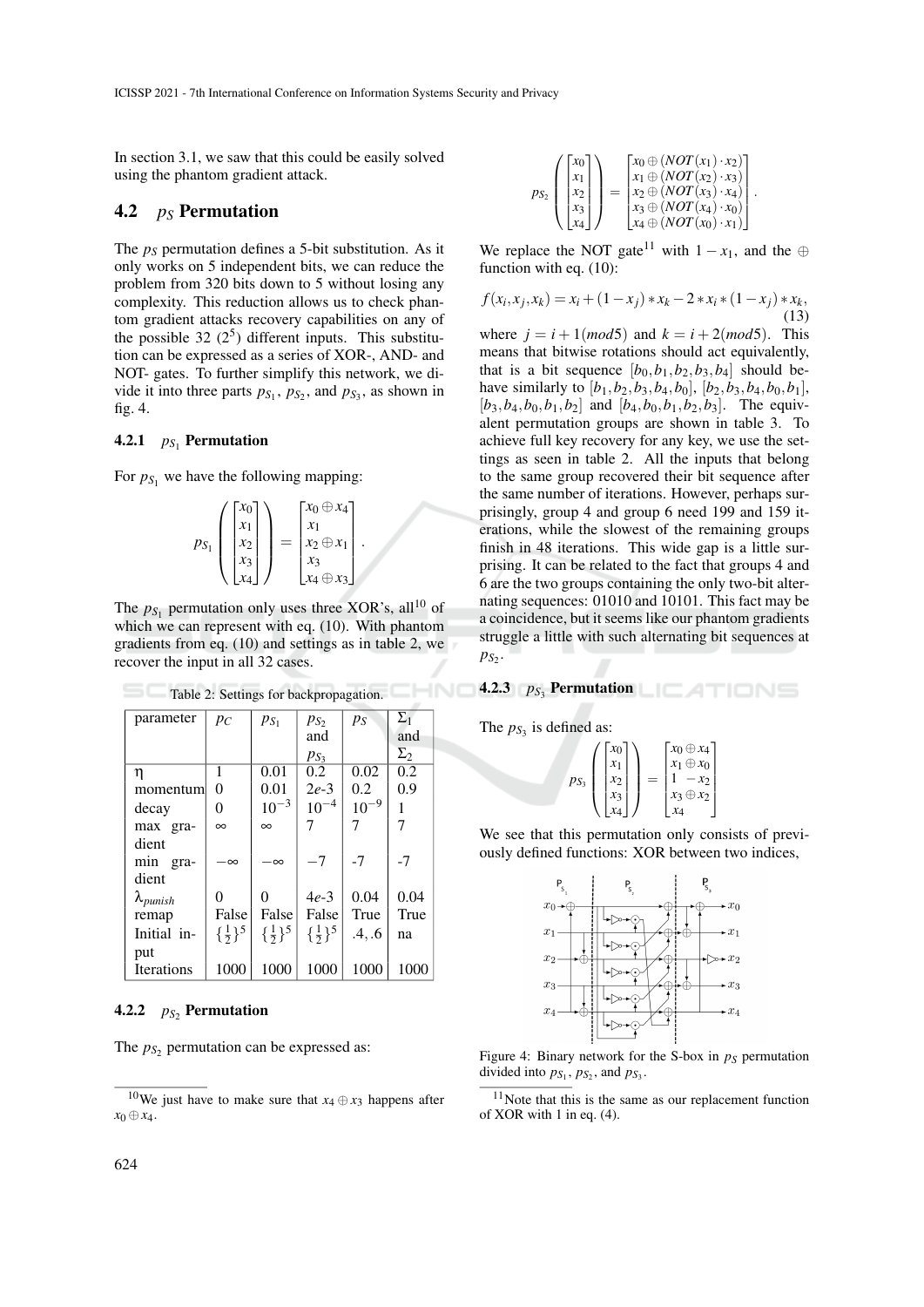eq. (10), and NOT (XOR with 1, eq. (4)). We achieve full key recovery<sup>12</sup> by reusing the settings  $p_{S_2}$ , table 2. The maximum number of iterations required for our attack on  $p_{S_3}$  is higher than the worst-case we observed for group 4 in  $p_{S_2}$ . This is as expected as  $p_{S_3}$ 

is a simpler permutation. However, perhaps surprising is that the smallest number of iterations required for  $p_{S_3}$ , 58, is higher than the smallest number of iterations required for  $p_{S_2}$ , 12.

The full *p<sup>S</sup>* permutation is, of course, more complicated than its components. However, we achieve full key recovery using the settings seen in table 2. The most notable difference is that we no longer guess  $\left[\frac{1}{2}, \frac{1}{2}, \frac{1}{2}, \frac{1}{2}, \frac{1}{2}\right]$  as the gradient is zero for this input. We, therefore, assume that like in ASCON that  $x_0$ ,  $x_3$ , and  $x_4$  are known,<sup>13</sup> and we only recover  $x_1$  and  $x_2$ .

### 4.3 *p<sup>L</sup>* Permutation

The  $p_L$  permutation is a combination of bitwise rotation and a three-way XOR on each 64-bit block. In this paper, we will only be looking at  $\Sigma_1$  and  $\Sigma_2$ as they affect the same blocks as the key started in. However, all the blocks are treated similarly. Based on eq. (10) we create the following formula for this three-way XOR:

*f*(*x*, *y*,*z*) = *x*+*y*+*z*−2*xy*−2*xz*−2*yz*+4*xyz* (14)

which means that for  $\Sigma_1$  and  $\Sigma_2$  we get:

 $\Sigma_1$  :  $f(x_{1,i}, x_{1,(i+61(mod64))}, x_{1,(i+39(mod64))})$  $\Sigma_2$ :  $f(x_{2,i}, x_{2,(i+01(mod64))}, x_{2,(i+06(mod64))})$ 

In contrast to earlier XOR examples, all the bits are affected by XOR at the same time. This means that the weakness of the vanishing derivative at 0.5 is even

Table 3:  $p_{S_2}$  permutation groups.

|           | .      |        |        |  |
|-----------|--------|--------|--------|--|
| group1    | group2 | group3 | group4 |  |
| 00000     | 00001  | 00011  | 00101  |  |
|           | 10000  | 10001  | 10010  |  |
|           | 01000  | 11000  | 01001  |  |
|           | 00100  | 01100  | 10100  |  |
|           | 00010  | 00110  | 01010  |  |
| group $5$ | group6 | group7 | group8 |  |
| 00111     | 01011  | 01111  | 11111  |  |
| 10011     | 10101  | 10111  |        |  |
| 11001     | 11010  | 11011  |        |  |
| 11100     | 01101  | 11101  |        |  |
| 01110     | 10110  | 11110  |        |  |
|           |        |        |        |  |

<sup>12</sup>Full key recovery means that all the bits in guessed key are correct.

 $13x_0$  is a constant and  $[x_3, x_4]$  are nonces, like a timestamp.

more of an obstacle. Therefore we do two things to aid the learning: 1. We let the initial  $\eta$  be large to build momentum initially, but we have a large decay so that it only moves fast in the beginning. To ensure that we have some learning rate for later iterations, we bound the minimal  $\eta$  value to a small value. In this case, we set the boundary to  $\eta_{min} = 0.02$ . 2: To help cross during later iterations, we choose a random index that is closer than some  $\varepsilon_{xor}$  to 0.5. Then we add:

$$
\lambda_{xor} \cdot sign(\frac{\partial f(x_i, x_{i \boxplus 61}, x_{i \boxplus 39})}{\partial x_i}), \qquad (15)
$$

to the diagonal position corresponding to this index, where  $\lambda_{xor}$  is a predefined constant and  $\boxplus$  symbolizes addition under modulo 64. The other matrix cells that impact this input are scaled-down by with  $\lambda_{\text{xor}}$  to ensure that 0.5 avoided. We call this a *gradient jump*, and we set  $\varepsilon_{xor}$  to 0.01 and  $\lambda_{xor}$  to 5. In contrast to the *p<sup>C</sup>* permutation, where we proved that we could always recover the input, and the *p<sup>S</sup>* permutation where we could test for all 32 possible inputs, we cannot test for all  $2^{64} \approx 10^{19}$  possible inputs. Furthermore, we do not achieve full key recovery on  $\Sigma_1$  and  $\Sigma_2$ . To analyze our performance on these permutations, we reduce the complexity by dropping leading bits. This way, we can adjust the number of bits to be between 1 bit and 64 bits. To analyze our performance, we start doing a 100 runs on 1 bit and iteratively increase the number of bits until we reach the full 64 bits. We use the settings as seen in table 2, where our initial guess has the same number of bits we wish to recover. Each element in our initial guess is randomly chosen to be either 0.4 or 0.6, as our initial experiments showed that this improved performance. For both  $\Sigma_1$  and  $\Sigma_2$ , we do this with and without *gradient jump*.For almost all runs, the algorithm performs better with *gradient jump*. However, both of them perform poorly and have 0 successes on the full 64 bits. So even the *gradient jump* could not properly compensate for this suboptimal gradient. There is room for future work to investigate replacement functions that provide better phantom gradients.

# 5 CONCLUSION

We have shown that the phantom gradient attack works on simple cryptographic functions. It also shows some promise on attacking ASCON's permutations, but as used in this paper, the attack is unsuccessful on ASCON's third permutation *pL*. The two other permutations, *p<sup>C</sup>* and *pS*, were effectively attacked. The phantom gradient attacks failure on  $p_L$  is likely our replacement functions whose gradients are 0 at  $\frac{1}{2}$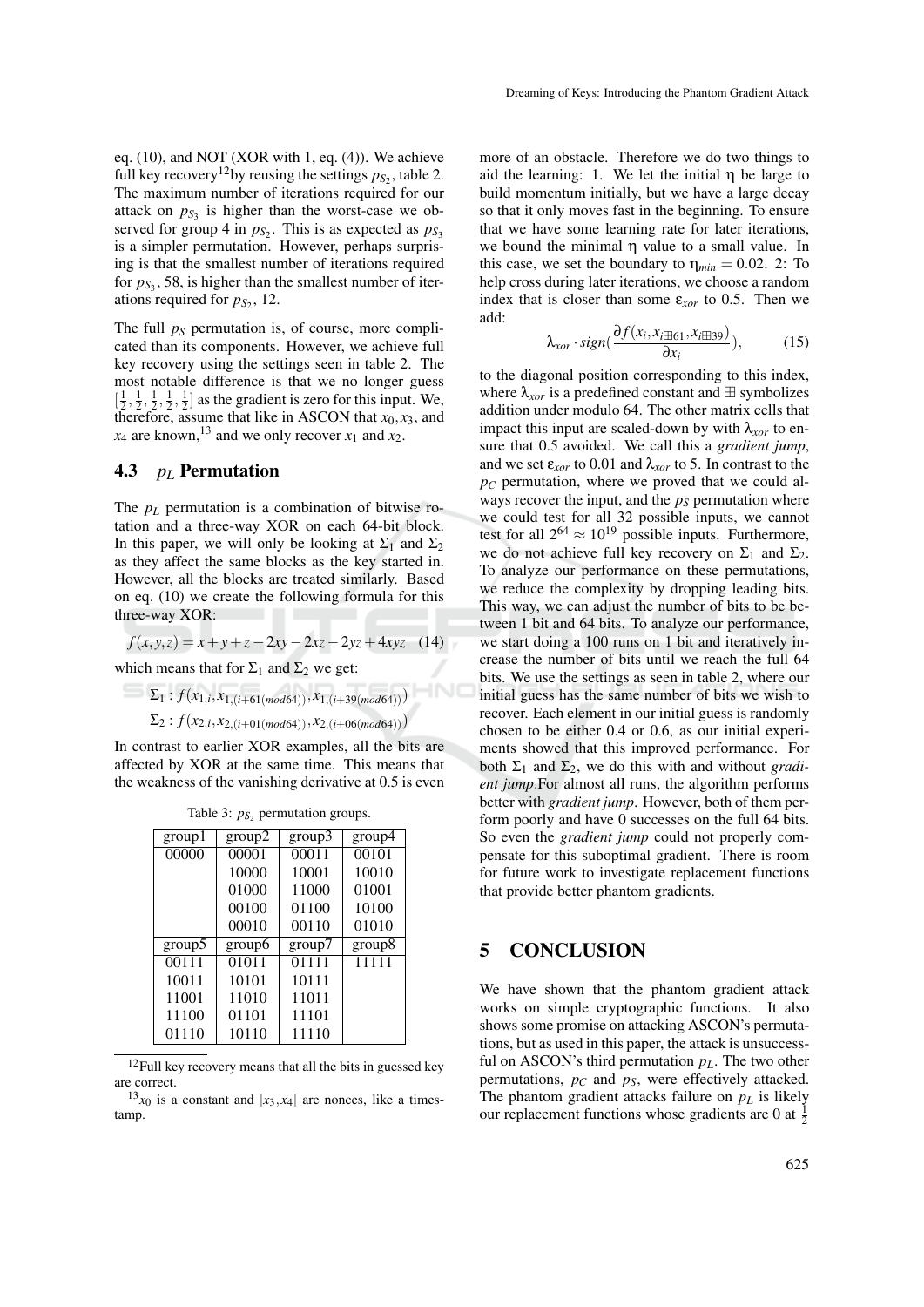for XOR. It must be stressed that there is nothing inherently different from *pL*, which renders it immune to the phantom gradient attack. It is most probably a question of finding the correct work around this "onehalf"-challenge. These first results hold promise, as it shows that gradual learning of neural networks can also be applied to key recovery in cryptology.

### 6 FUTURE WORK

There is much room for future work on the phantom gradient attack. In particular, research regarding good replacement functions. Ideally, the replacement function should keep as many as the properties of traditional XOR. For example:  $(x \oplus y) \oplus x$  should ideally be *y* in the replacement function as well. More generally, there is much room for attempting to attack other cryptosystems. For example, if we use the phantom gradient attack to attack a public cryptography scheme, we can use the public key to generate as many training samples as needed. Then we can use the phantom gradient attack to attack the decryption function:  $f_c(k_{private}) = p$ , The subscript *c* is the generated ciphertext, *kprivate* is the secret private key, and *p* is the chosen plaintext. We subscript *c* since, for each iteration, we assume that it is constant like we did with the plaintext in this work. The attack may also be extended even to work when the plaintext is unknown; however, this will likely require many training samples. As the phantom gradient attack is a new cryptanalytical attack, there is room for studying how to protect against it. Since it draws its foundation from neural networks, one could draw from cases where neural networks struggle. For example, learning works better on deep networks rather than wide networks. A cryptosystem that has to be represented as a wide network may be less vulnerable to a phantom gradient attack. For training the network, we tried *gradient descent* and *gradient descent with momentum* in this paper. However, other optimizers remain untested. Two natural candidates are the neural network optimizers ADAM and RMSProp. Moreover, it is not obvious that square error is the most suited loss function. Testing different optimizers and loss functions are low hanging fruits for future research.

### ACKNOWLEDGMENTS

The author wishes to give a special thanks to Audun Jøsang and Thomas Gregersen for valuable discussion and words of encouragement.

### REFERENCES

- Alani, M. M. (2012). Neuro-cryptanalysis of des and tripledes. In *International Conference on Neural Information Processing*, pages 637–646. Springer.
- Bernstein, D. J. (2019). Crypto competitions: Cae-<br>sar submissions. https://competitions.cr.yp.to/ https://competitions.cr.yp.to/ caesar-submissions.html. (Accessed on 03/19/2020).
- Dobraunig, C., Eichlseder, M., Mendel, F., and Schläffer, M. (2016). Ascon v1.2. Submission to Round 3 of the CAESAR competition.
- Dobraunig, C., Eichlseder, M., Mendel, F., and Schläffer, M. (2019). Ascon v1.2. Submission to Round 1 of the NIST Lightweight Cryptography project.
- Dourlens, S. (1996). Applied neuro-cryptography and neuro-cryptanalysis of des. Master Thesis. Advisor: Riesner, Christian.
- Erhan, D., Bengio, Y., Courville, A., and Vincent, P. (2009). Visualizing higher-layer features of a deep network. *University of Montreal*, 1341(3):1.
- Greydanus, S. (2017). Learning the enigma with recurrent neural networks. *arXiv preprint arXiv:1708.07576*.
- Gritsenko, A. A., D'Amour, A., Atwood, J., Halpern, Y., and Sculley, D. (2018). Briarpatches: Pixel-space interventions for inducing demographic parity. *arXiv preprint arXiv:1812.06869*.
- Kinzel, W. and Kanter, I. (2002). Neural cryptography. In *Proceedings of the 9th International Conference on Neural Information Processing, 2002. ICONIP'02.*, volume 3, pages 1351–1354. IEEE.
- Klimov, A., Mityagin, A., and Shamir, A. (2002). Analysis of neural cryptography. In *International Conference on the Theory and Application of Cryptology and Information Security*, pages 288–298. Springer.
- Lewis, J. P. (1988). Creation by refinement: a creativity paradigm for gradient descent learning networks. In *ICNN*, pages 229–233.
- NIST (2020). Lightweight cryptography | csrc. https:// csrc.nist.gov/projects/lightweight-cryptography. (Accessed on 03/19/2020).
- Parascandolo, G., Huttunen, H., and Virtanen, T. (2016). Taming the waves: sine as activation function in deep neural networks.
- Portilla, J. and Simoncelli, E. P. (2000). A parametric texture model based on joint statistics of complex wavelet coefficients. *International journal of computer vision*, 40(1):49–70.
- Shannon, C. E. (1949). Communication theory of secrecy systems. *The Bell System Technical Journal*, 28(4):656–715.
- Simonyan, K., Vedaldi, A., and Zisserman, A. (2013). Deep inside convolutional networks: Visualising image classification models and saliency maps. *arXiv preprint arXiv:1312.6034*.
- Zhang, J., He, T., Sra, S., and Jadbabaie, A. (2019). Analysis of gradient clipping and adaptive scaling with a relaxed smoothness condition. *arXiv preprint arXiv:1905.11881*.